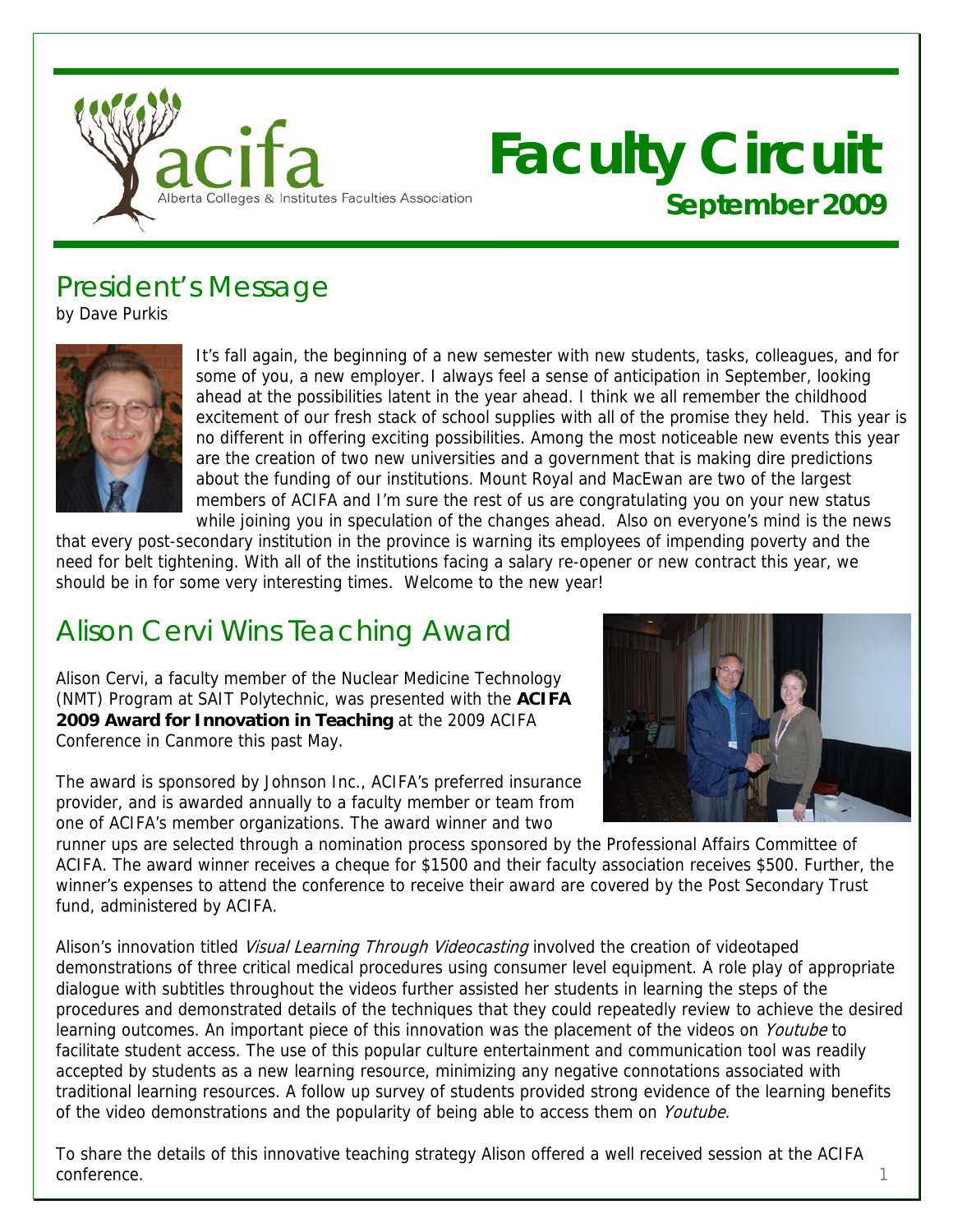# Don't Cut Us Out



## **On September 15, Public Interest Alberta launched a campaign in support of postsecondary education, stressing the following primary message:**

## **Invest in Post-Secondary Education to build Alberta's Future – Don't Cut Us Out**

 Investment in post-secondary education is good for Alberta's future. It will improve our economy and the health of our society, and will help solve current issues affecting our education, health and environment.

- 1) Cuts to post-secondary education will make the economic downturn worse. The government is looking to cut over \$40 million from PSE this year and much more significant cuts are being proposed for next year.
- 2) The current funding situation is already having an impact on staff and faculty in many institutions, and further cuts are going to reduce significantly the quality of education in Alberta.
- 3) Students entering the system now and over the next number of years are going to have a harder time getting into institutions. Those that do get in will have a harder time accessing required higher-level classes.
- 4) There have already been cuts in a number of areas of postsecondary education, and there continue to be significant deferred maintenance issues at most institutions.
- 5) Increased workloads are going to result in more stress and long-term disabilities. Increased workload is due to the trend of reducing numbers of staff, not refilling positions that have been vacated.
- 6) The government should be increasing support for all research, not just in targeted areas.
- 7) The provincial government has the resources to invest in postsecondary education – it is simply a matter of priorities. Securing the future of Alberta by investing in post-secondary education should be at the top of the list.

**The campaign will continue into the fall. Please visit** NAIT Academic Staff Association President http://www.pialberta.org/program\_areas/pse **for more** Betty Anne Ross presented on behalf of faculty **information and TO GET INVOLVED. and ACIFA members at the media conference in** 



 Edmonton on September 15, and speaks here with CBC News.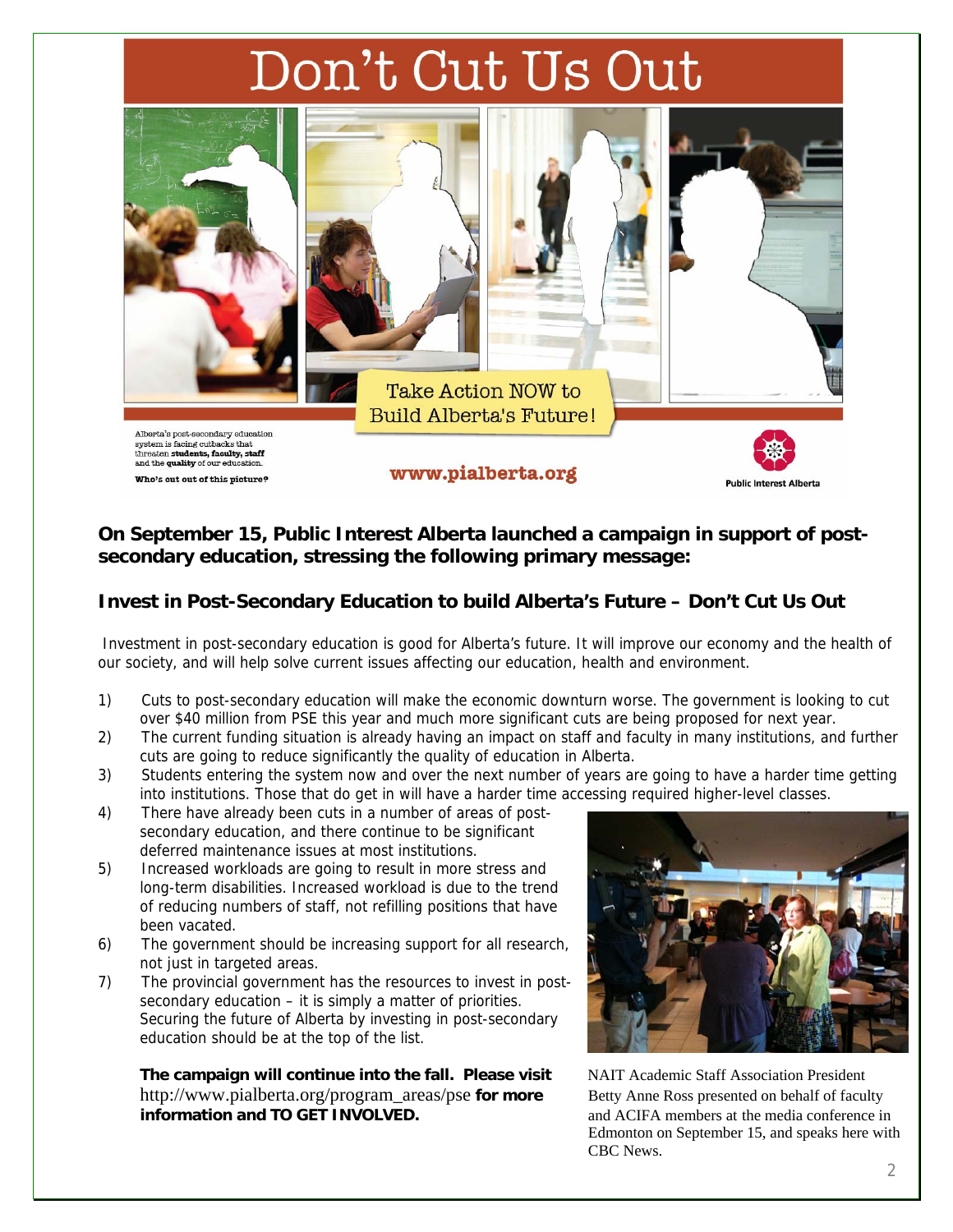# Meet Members of the ACIFA Executive

ACIFA would like to introduce the newly elected Bob Graves as Vice President Records and Finance and the newly re-elected Jacquie Flood as Vice President Professional Affairs. Bob and Jacquie were elected at the Annual General Meeting at the 2009 ACIFA Conference.

# Jacquie Flood, Portage College – Vice President Professional Affairs



Jacquie Flood has been an active member of the Portage College faculty for eleven years. As an instructor in the Academics for Careers and Education (ACE) department she has been an integral part of academic upgrading for adult students in the Cold Lake Region.

Jacquie recently completed her Master of Arts in Educational Studies through Athabasca University. She has earned two Bachelor's Degrees, the first in Psycholog y from the University of British Columbia, and the second in Education from the Uni versity of Alberta. Prior to her teaching career at Portage, Jacquie was a career counselor which has helped her assist her students in career exploration. Her compassion as a teacher is often expressed in her drive to help adult students to reach their educationa l goals. Jacquie also notes, "I am passionate about lifelong learning and try to share this pass ion with my adult students."

Jacquie was motivated to seek re-election for the PAC Chair position because she finds working with the committee members an extremely positive experience. She feels like she has grown in her own professionalism as a result of her 8 year association with the Committee. Jacquie also believes networking with colleagues around the province is an excellent way to stay current in her field. She has been an active participant in several professional organizations and is a regular conference presenter at the ACIFA Annual Conference.

In her personal time, Jacquie enjoys nature and outdoor activities and spending time with her family. At Portage, her reward comes from seeing her adult students achieve their goals. When asked what makes her passionate about teaching, Jacquie simply replies, "the persistence and hope demonstrated by my students."

## Bob Graves, MacEwan College – Vice President Records and Finance

Bob joined Grant MacEwan College as an Instructor in the Management Studies program in 2007. He has served as a faculty member at a number of institutions including AVC-- Grouard (now part of Northern Lakes College), Lethbridge College, and Keyano College. While at Keyano, he held positions as Treasurer and President of the Keyano College Faculty Association. He received a Bachelors of Commerce and Diploma of Education from the University of Alberta, a Master of Business Administration from the University of Manitoba, and a Ph.D. from the University of Tennessee (Knoxville). In addition to being the Treasurer of ACIFA, Bob is currently serving as the Treasurer for the Grant MacEwan College Faculty Association.

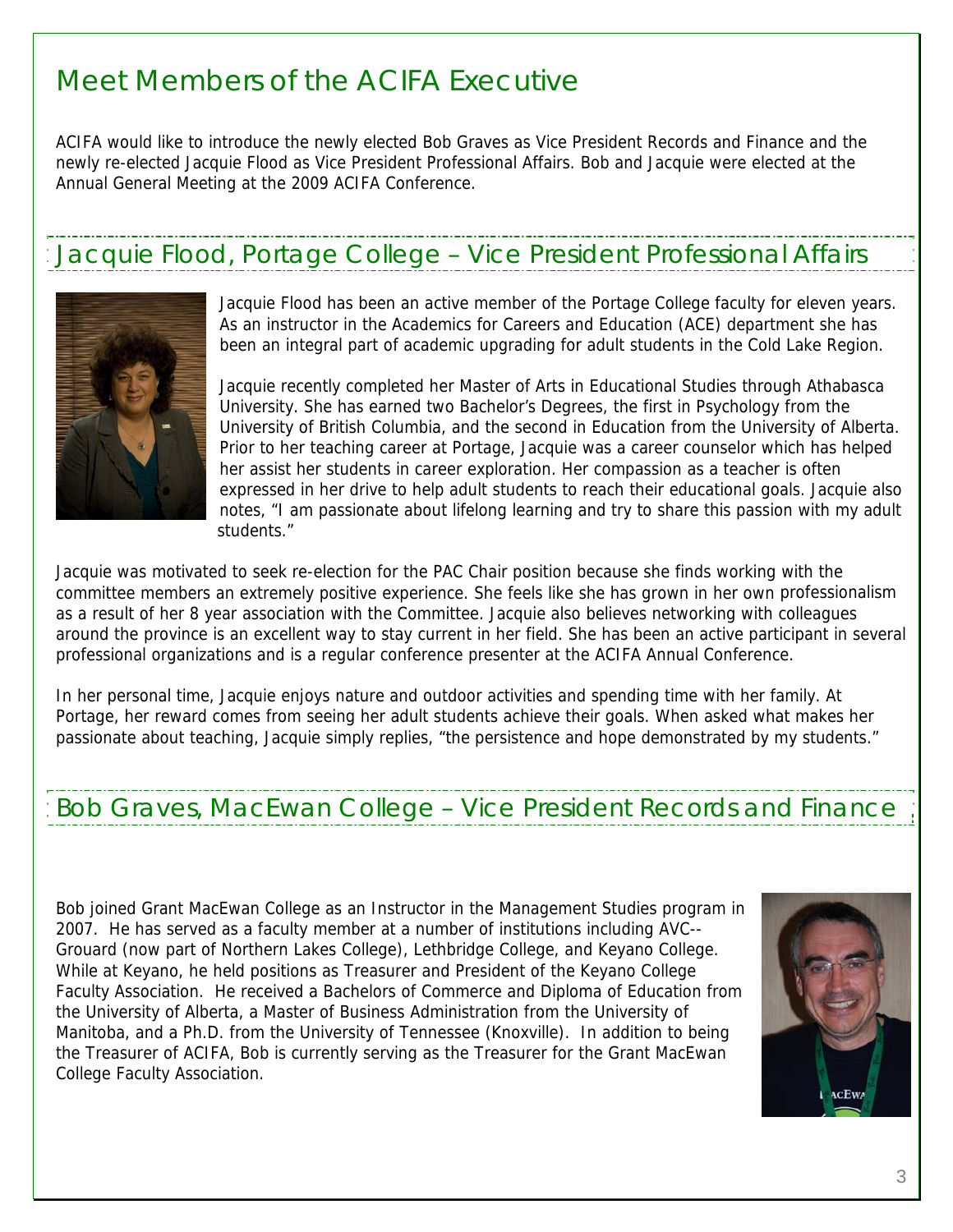# Name Changes: Mount Royal University and Grant MacEwan **University**

On September 3<sup>rd</sup> Mount Royal College announced that the institution's name has changed to Mount Royal University. Premier Ed Stelmach made the name change official at a ceremony that afternoon. Lt.-Gov. Norman Kwong, an alumnus of Mount Royal College, received the university's first honorary Bachelor of Arts degree. "This name change simply reflects what we have become," President David Marshall said. "There is no change to our mandate, just a change to our name." (Mount Royal named University, CBC.http://www.cbc.ca/canada/ calgary/story/2009/09/03/calgary-mount-royal-college-university.html) As a university, Mount Royal will offer seven baccalaureate degrees, eight applied degrees, four university transfer programs, twelve diploma programs and five certificate programs. (Calgary's Mount Royal college becomes a university by Katie Schneider, Edmonton Sun .http://www.edmontonsun.com/news/alberta/2009/09/03/10741456.html) David Hyttenrauch, president of the Mount Royal Faculty Association, said graduates will have more opportunity as a result of the new status. They will able to move on to graduate work or transfer to other universities more easily. "It's been difficult over the years for graduates of colleges, generally, to move onto graduate study a t universities," he said. "Having the university name doesn't really change the programs we offer, but it changes t he national recognition and our status among other institutions." (Mount Royal named University, CBC. h ttp://www.cbc.ca/canada/calgary/story/ 2009/09/03/calgary-mount-royal-college-university.html)

Later in the month, on September 24, the Provincial Government announced th at Grant MacEwan's name has changed to Grant MacEwan University. A ceremony took place at the school, attended by Premier Ed Stelmach as well as Doug Horner, Minister of Advanced Education and Technology. Christ ina Grant, a graduate of MacEwan's Bachelor of Arts program who is now pursuing a Master of Arts in English at the University of Alberta, spoke of her positive experience of being a student at Grant MacEwan. All those in attendance received a commemorative coin. In 2006 the college launched a four-year arts degree and has added others in nursing, commerce, child and youth care, and now science. The name change is "just formal recognition of what we've been doing for quite some time," said Jerry Zdril, head of the faculty association. (MacEwan University won't change its focus by Elise Stolte, Edmonton Journal. http://www.calgaryherald.com/health/MacEwan+University+change+focus/2027689/ story.html) The name change will not affect the institution's mandate.

# ACIFA Conference 2009

## Thumbs Up from Conference Goers

The ACIFA 2009 conference received top marks on an online feedback survey conducted shortly after the conference. Of the 189 surveys distributed, 144 individuals completed the survey. Fully one quarter of the respondents indicated that this was their first ACIFA conference while nearly another quarter indicated they had attended five or more ACIFA conferences.

Most gratifying to the conference organizers was that 95% of respondents



indicated they would definitely recommend the conference to a colleague, while 87% indicated they would like to attend the conference next year at Jasper Park Lodge. All eight items relating to the conference location, facilities and food received satisfaction ratings of a four or five on a five-point scale by 75% or more of the respondents. Satisfaction with the program (15 items) scored equally well. The majority of respondents also took time to add comments that further supported the high level of satisfaction with the conference as well as providing valuable suggestions for future improvements to the conference.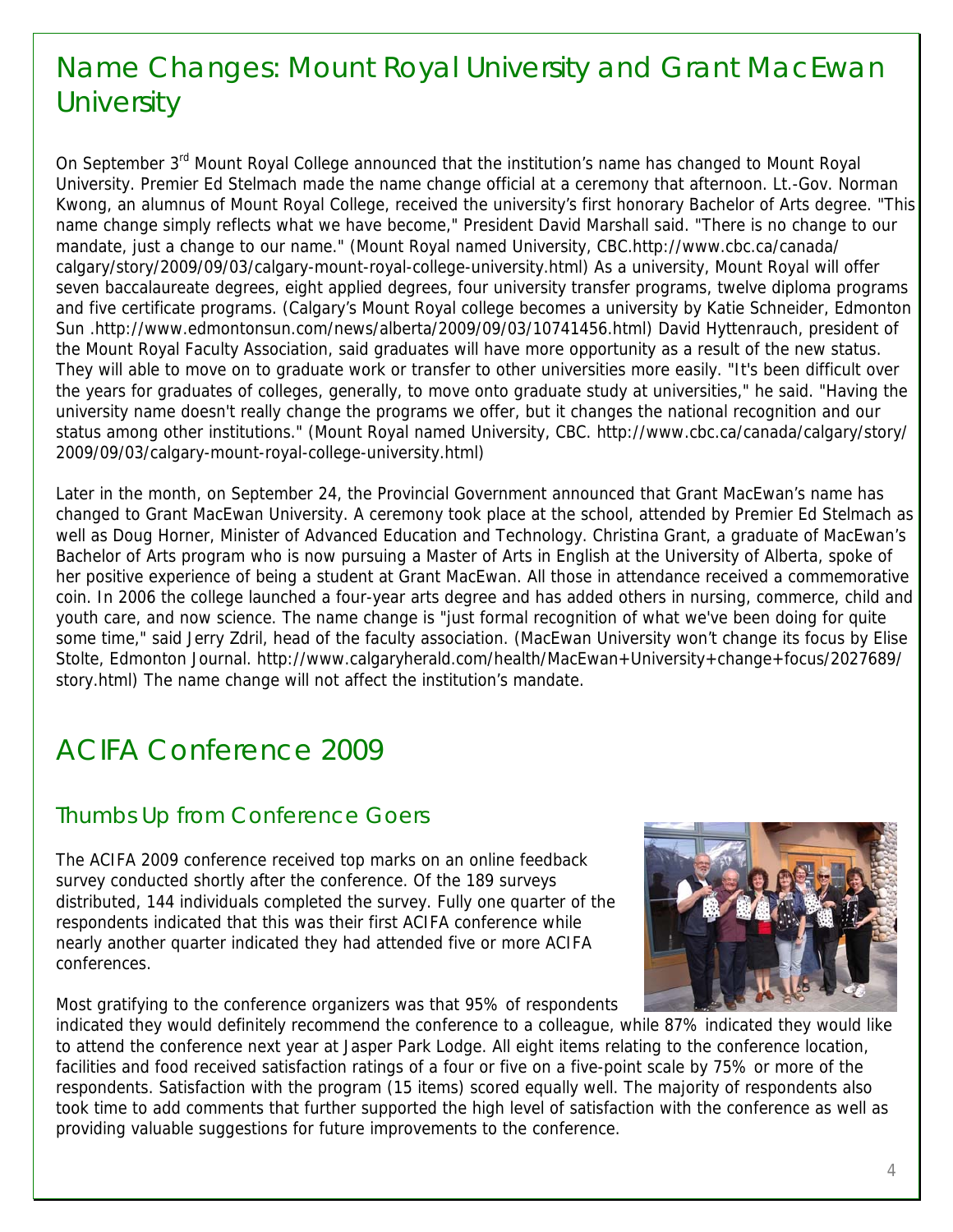## Faculty Reviews of Conference Sessions

Faculty members were asked to submit a brief commentary on sessions they attended at the 2009 Acifa Conference held in Canmore. Here are a few of their responses:

"I felt fortunate to have the choice of listening to Dr. David Swann, the leader of the Alberta Liberal Party. I found Dr. Swann sincere, motivated, and informative. I was impressed with his lack of rhetoric and double speak. His intention was to inform and to have a dialogue. It's obvious that service to Albertans is at the top of Dr. Swann's priority list. ACIFA has done a great job presenting credible, relevant speakers. I came away from the ACIFA conference motivated to be a better college instructor."

### - **Bruce Beamer, Northern Lakes College**



İ

"As a curriculum consultant who works directly with subject matter experts and instructors, I found that one of the most applicable keynote and subsequent concurrent sessions was that on creativity. Robert Kelly, (author, educator, and public speaker) provided a very interesting and human perspective on working with and motivating students through their college journey. He also shared a multitude of ideas of how creativity and innovation can be applied in the classroom. The "take away" (along with Robert Kelly's new book on Creative Expression) was that we as post-secondary educators must be open to being creative ourselves, trying new ways of doing things, and sharing them with others."

#### **- Gary Gora, NAIT**

"I attended the Aboriginal Art Project session. It was most enjoyable meeting and connecting with fellow Faculty members in the session; the speaker provided a comfortable environment for dialogue. The session was flexible, informative and experiential, and I found it reassuring to be with agreeable colleagues including the speaker. It was satisfying to interact on a personable level regarding professional and cultural issues, bringing us or keeping us closer as a community."

#### **- Nathalie Mercier, NorQuest College**

"A major stream of the ACIFA conference at Canmore this year concerned the ideas of academic freedom and Academic Copyright. Mr. Jim Turk, the Executive Director of the Canadian Association of University Teachers (C AUT), discussed academic freedom. He proved to be a very knowledgeable, enthusiastic and entertaining speaker."

### **- Rick Castelein, NAIT ELT Program**

"Party politics aside, David Swan, leader of the Alberta Liberal Party, was a provocative choice to prese nt at the ACIFA conference. He seemed to have two goals in his talk: 1) to inform the ACIFA membership with his main message being, " all politicians react to heat and light, so turn their awareness to your plight and put on the pressure on to have politicians/ government change things"; and 2) to listen to issues that the ACIFA members were concerned about. It was a thought provoking, discussion stimulating session that struck issues at the political heart of our profession."

#### **- Glenda Baker, NASA Communications Committee**

"Jim Turk, the keynote speaker, related the challenges facing colleges today, the transformation of students into customers, the focus on numbers as opposed to a quality education; as well as the bureaucratization of administration which affects our jobs and effectiveness as

instructors. Through his later lecture on governance, he brought out many ideas on how instructors should have more influence into decision making. I also took part in a meditation class that provided some relaxation strategies for our busy work environment as well as a hike to rejuvenate the mind. Robert Kelly, the keynote speaker for Saturday, taught me about the value of creativity both from the instructor and student perspectives. I learned some techniques to stimulate creativity in thought and activity that may help my class in the future. Dianne MacDonald spoke of nurturing a culture of engagement that again provided some techniques to stimulate discussion and original thoughts in students."

#### **- Robert Siegmund, Medicine Hat College**



"Susan Menzies, a practicing artist, and Ben Fullalove, an art historian from the Alberta College of Art and Design provided a solid hour of useful information and entertaining stories about their first hand travels and exploration in the Canadian Rockies. Interspersed in their discussion were references to the historical accounts of early travelers and explorers in those regions surrounded by the province's majestic mountainsides. Special visual features included dramatic and colourful images as represented by several contemporary artists. The collection of humorous anecdotes and candid photos truly enriched the speakers' presentation."

#### **- Dorothy Gray, MacEwan**

Thank you to everyone who shared their session experiences!